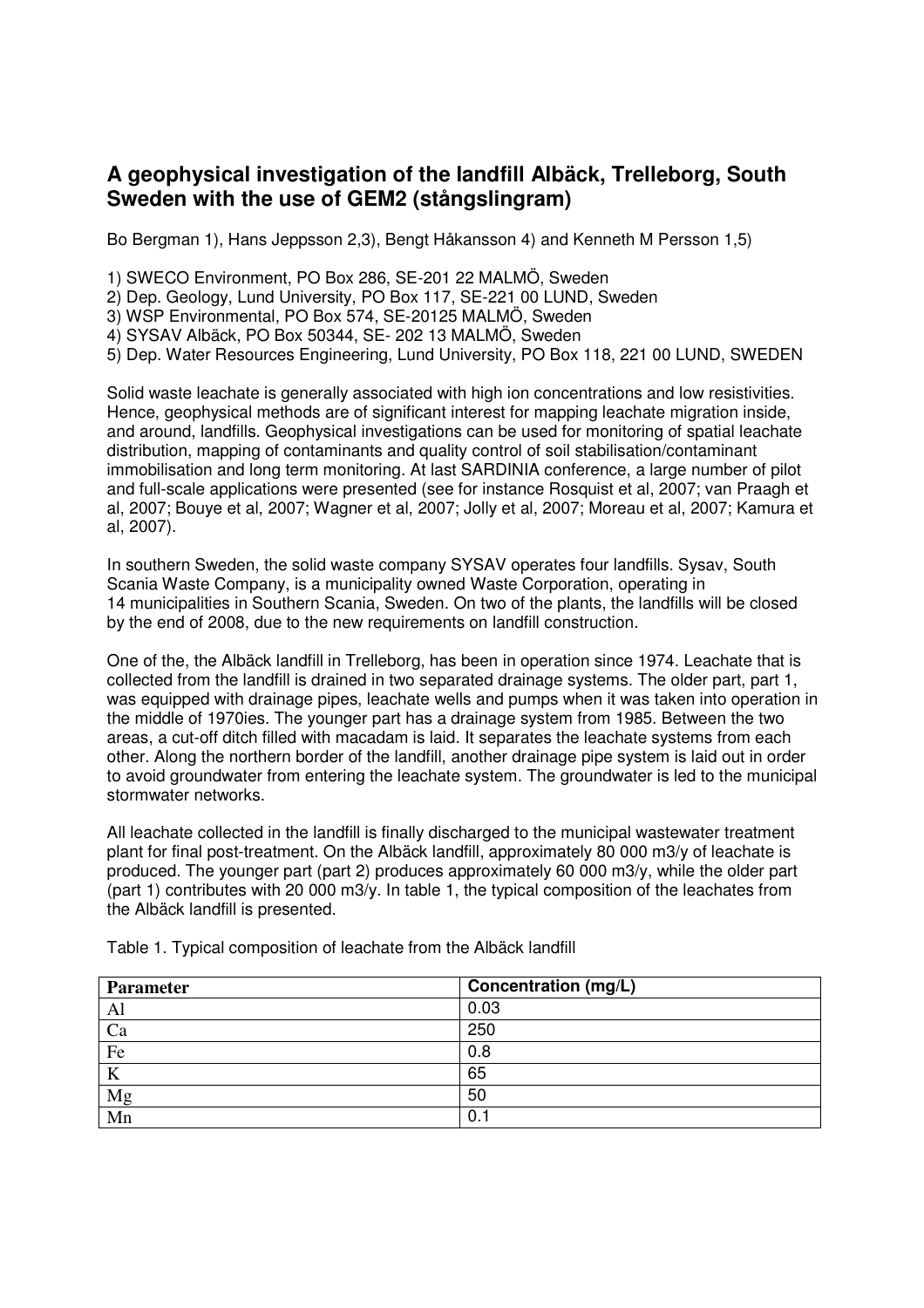| Na                   | 160  |
|----------------------|------|
| S                    | 65   |
| Cl                   | 175  |
| $PO4-P$              | 0.04 |
| $SO4-S$              | 40   |
| NH <sub>4</sub> -N   | 15   |
| $NO3-N$              | 8    |
| <b>TOC</b>           | 12   |
| pH (no unit)         | 7.5  |
| Conductivity (mS/cm) | 1.7  |

During the summer 2008, the landfill Albäck has been investigated with the use of GEM2 (Geophex, NC, 2008). GEM2, geophysical electromagnetic method mark 2, has the capacity to produce large amounts of geophysical data at modest field-work efforts. It is operated by a handheld sensor, which operates in a frequency band between 90 Hz to about 24 kHz. Due to the fast operating software, a surveyor can cover approximately four hectars per working-day with a line spacing of two meters. The equipment can be used for collecting data-points of roughly one point per decimetre (resulting in 100,000 data points per working-day). The sensor normally operates in a frequency-domain mode and the collected data can be used to image a 3-D distribution of subsurface objects.

At least 400 geophysical measurements have been made at site during two intensive weeks at Albäck. The method seemed to be very promising for the landfill Albäck and a conceptual model of landfill shape and low-resistivity areas in and in the vicinity of the landfill could be identified as well as high-resistivity areas in the landfill. The applicability of the method and its limitations will be discussed and a comparison with CVES-measurements of the same area presented.

## http://www.geophex.com/Product\_page/GEM2/gem2mainpage.htm (2008-09-05)

J-M. BOUYE, A. BUDKA, P. COURANT, F. RIPAUD AND S. MOREAU (2007): TOWARDS THE DETERMINATION OF VOLUMETRIC WATER CONTENT IN WASTE BODY FROM ELECTRICAL RESISTIVITY: LABORATORY TESTS *Sardinia 2007, Eleventh International Waste Management and Landfill Symposium*

J. F. WAGNER, N. KLOOS AND G. RETTENBERGER (2007): MONITORING OF WATER INFILTRATION IN LANDFILL BY A GEOELECTRICAL METHOD

*Sardinia 2007, Eleventh International Waste Management and Landfill Symposium*

H. ROSQVIST, T. DAHLIN, F. LINDERS AND J-E. MEIJER (2007): DETECTION OF WATER AND GAS MIGRATION IN A BIOREACTOR LANDFILL USING GEOELECTRICAL IMAGING AND A TRACER TEST *Sardinia 2007, Eleventh International Waste Management and Landfill Symposium* J. JOLLY, R.D. BARKER, R.P. BEAVEN AND A.W. HERBERT (2007): TIME LAPSE ELECTRICAL IMAGING TO STUDY FLUID MOVEMENT WITHIN A LANDFILL *Sardinia 2007, Eleventh International Waste Management and Landfill Symposium*

K. KAMURA, Y. HARA AND M. YAMADA (2007): MOVEMENT AND EFFECT OF MOISTURE IN LANDFILLS CLARIFIED BY VARIOUS GEO-SCIENTIFIC METHODS *Sardinia 2007, Eleventh International Waste Management and Landfill Symposium*

S. MOREAU, P. COURANT, A. BUDKA , D. PRESSE AND J-M. BOUYE (2007): USING ELECTRICAL RESISTIVITY 2D TOMOGRAPHY IN SOLID WASTE TO EVALUATE HYDRAULIC PERFORMANCES OF LEACHATE RECIRCULATION NETWORKS IN LANDFILLS *Sardinia 2007, Eleventh International Waste Management and Landfill Symposium*